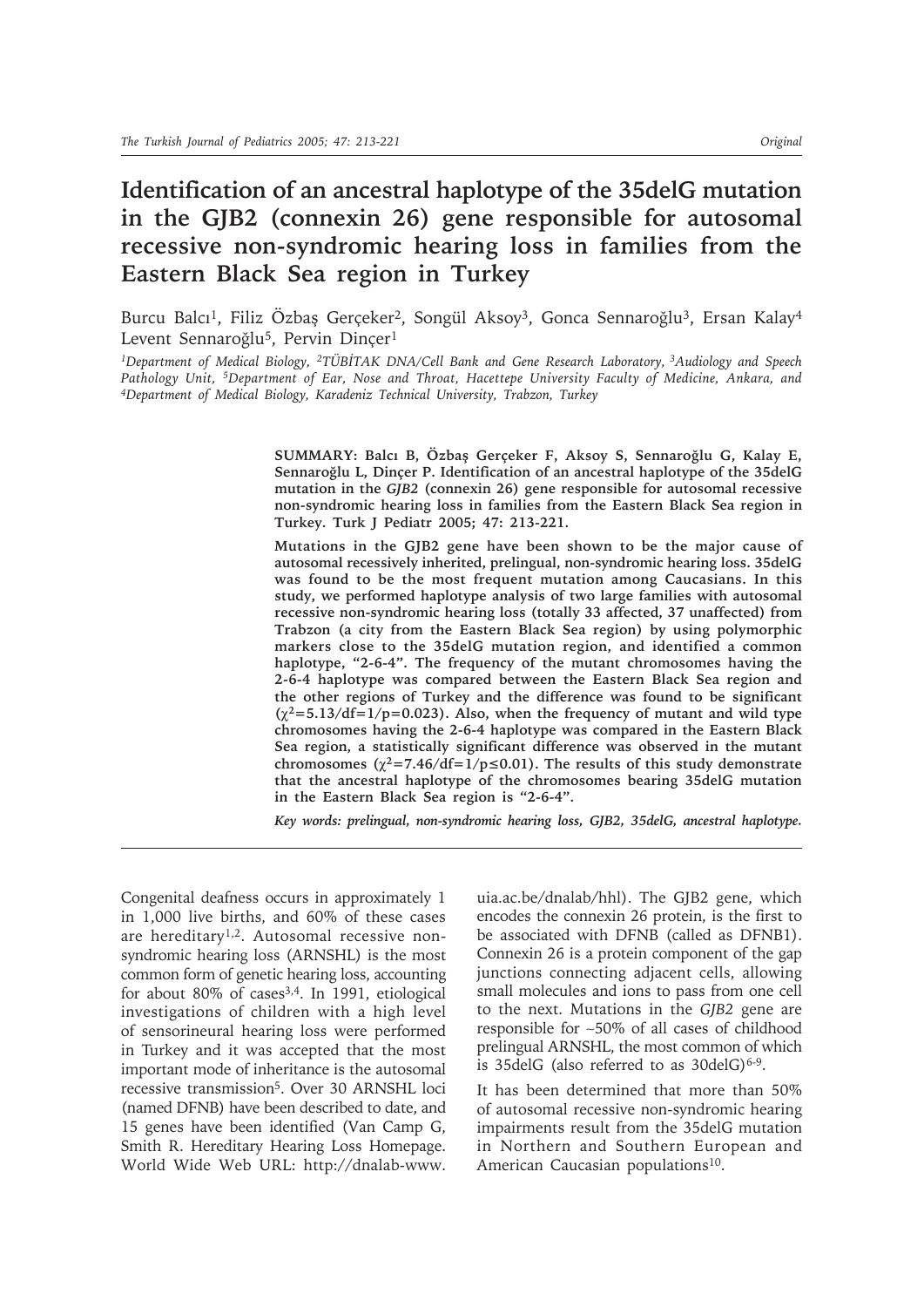According to preliminary studies, high carrier frequency values have been observed in some populations and this indicated that 35delG, which is accepted as a recurrent mutation among populations, occurs in the hot spot region of the GJB2 gene<sup>4,11-13</sup>. After the observation of haplotype diversity in a wide region of 2cM flanking the mutation, different origins of the 35delG were suggested<sup>14</sup>.

However, later studies showed that population specific mutations (167delT in Ashkenazi Jews, R143W in Africans and 235delC in Japanese and Koreans, etc.) do occur in the Cx26 gene, which suggests different founding effects. Also in some populations, including African-Americans, Asian Americans and Egyptians, the 35delG mutation could not be determined<sup>14-16</sup>. Different carrier frequencies of 35delG among geographically, ethnically and culturally different populations raised the idea that this mutation is a result of a founder effect9.

The 35delG mutation in the GJB2 gene is a common cause of prelingual deafness also in Turkey<sup>17</sup>. Initial studies have reported the high frequency of 35delG in Turkey as ranging from  $1.0\%$  to  $1.8\%$ <sup>17,18</sup>. Although the carrier rate of the 35delG mutation in Turkey is much lower than described for other Mediterranean countries, mutations in other gap- and tight-junction proteins are not a frequent cause of hearing loss<sup>19</sup>. Analyses of two pedigrees from Turkey demonstrated both conserved and different haplotypes, suggesting possible founder effects and multiple origins of the 35delG<sup>17</sup>.

Throughout early prehistoric times, Turkey has experienced many migrations of racially, ethnically and culturally distinct populations. When the geographical position is considered, Turkey is within different migration routes. If 35delG is supposed to have originated from a common ancestor, there should be founder haplotypes for the populations.

We have identified two large families with autosomal recessive non-syndromic hearing loss (totally 33 affected, 37 unaffected) from the Eastern Black Sea region having at least three generation origins from the same geographical region. We performed haplotype analysis in these two inbred families and identified the "2-6-4" common haplotype associated with the 35delG mutation. The aim of this study was to determine if the 2-6-4 is an ancestral haplotype for the 35delG mutation in the Eastern Black Sea region.

## **Material and Methods**

## *Patients*

Clinical, audiological and impedance-based examinations revealed no complaints other than hearing impairment among our patients. One hundred and fourteen patients having prelingual nonsyndromic hearing impairment and 106 unrelated control subjects with normal hearing were screened for the 35delG mutation, and haplotype analysis was performed in 94 individuals. Written informed consent was obtained from all participants and from parents of those aged younger than 18 years. The Ethical Committee of Hacettepe University approved the study protocol. The geneology of the patients was questioned for three generations.

## *35delG Mutation Analysis*

Genomic DNA was extracted from peripheral blood according to a standard protocol $20$ . The 102 bp region covering the 35delG mutation was amplified by polymerase chain reaction (PCR) and screened by single strand conformational polymorphism (SSCP). Primer sequences were: F: 5' CAT TCG TCT TTT CCA GAG CA 3' and R: 5' TTC CAA TGC TGG TGG AGT G 3'. PCR conditions were 5 min denaturation at 94ºC followed by 35 cycles with 30 sec denaturation at 94ºC, 1 min annealing at 58ºC and 1 min elongation at 72ºC. A final extension step was applied for 5 min at 72ºC. PCR products were analyzed by polyacrylamide gel electrophoresis (PAGE) (8% non-denaturated gel, 250V, 10mA, 17 hours) and stained with silver nitrate. In each gel, sequence-tested 35delG homozygous/ heterozygous and negative DNA samples were used as controls (Fig. 1).

## *Haplotype Analysis*

Polymorphic markers D13S141, D13S175 and D13S143 were used to perform haplotype analysis. The distances of polymorphic markers to 35delG mutation region were 39.204bp, 84.718bp, and 1.510.295bp, respectively. The alleles of the patients were numerated after comparison with CEPH control DNA (1347-02) and evaluated all together to form the haplotypes.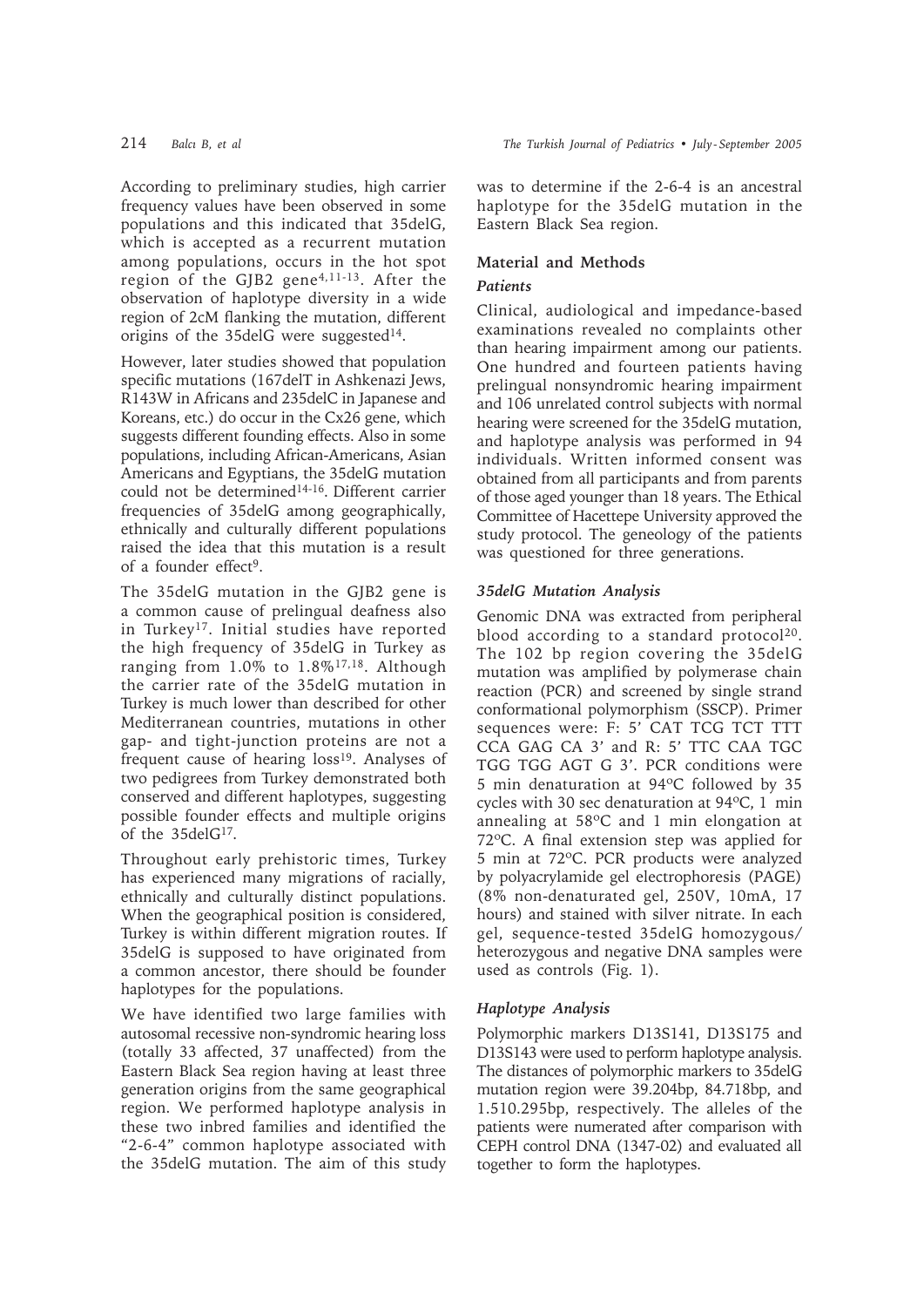

**Fig. 1.** Single strand conformational polymorphism (SSCP) analysis of the 102 bp region covering 35delG mutation. M Molecular weight marker (x174/*Hae* III)

|                                                                                    | 1, 2, 3, 4, 5, 6, 7, 8, 9 individuals homozygous for 35 delg mutation $(35 \text{delG} + / +)$ |
|------------------------------------------------------------------------------------|------------------------------------------------------------------------------------------------|
|                                                                                    |                                                                                                |
|                                                                                    |                                                                                                |
| 15. 16. 17 Control individuals                                                     |                                                                                                |
| $(902 \text{ non-densuremann})$ not not not not not not not not $(1001 \text{ m})$ |                                                                                                |

(8% nondenaturated polyacrylamide gel, 250V, 10mA, 17 hours)

## *Statistical Analyses* ( $χ²$  *test)*

Haplotype frequencies in the Eastern Black Sea region and other regions of Turkey were compared using the  $\chi^2$  test (2x2) (STATS Statistics Program, Version 1.1, 1998, Decision Analyst, Inc.).

## **Results**

Hearing loss was inherited in an autosomal recessive mode in two inbred families from Trabzon, which is in the Eastern Black Sea region. Since the first family was very large it was separated into five branches to facilitate the study (Fig. 2a).

Firstly, healthy and affected individuals in these two families were screened for the 35delG mutation. 35delG was observed in homozygous state in all patients (Fig. 2a and 2b) except in one patient in the second family (Fig. 2b/no 12).

Secondly, haplotype analysis was performed. As shown in Figures 2a and 2b, all mutant chromosomes in these two families have the 2-6- 4 common haplotype, including four individuals in the first family (Fig. 2a/no 7, mother of no 52, father of no 52 and mother of no 53-55) and two individuals in the second family (Fig. 2b/ mother of no 6-8 and mother of no 3-5). These six individuals are the only non-related individuals who married into the family.

In order to understand whether the 2-6- 4 is a founder haplotype for the Eastern Black Sea region, we performed haplotype analysis in eight non-consanguineous families from the same region, where the probands were homozygous for the 35delG mutation (Table I). Two mutant chromosomes having the 2-6-4 haplotype were determined in these patients. The results of these eight families with autosomal recessive non-syndromic hearing loss were evaluated together with the results of the two large families, and the frequency of the mutant chromosomes having the 2-6- 4 haplotype was found to be 39.13% in the Eastern Black Sea region.

We also investigated the frequency of the 2-6-4 haplotype associated with the 35delG mutation in families from the other regions of Turkey. Haplotype analysis was performed in 13 families with autosomal recessive non-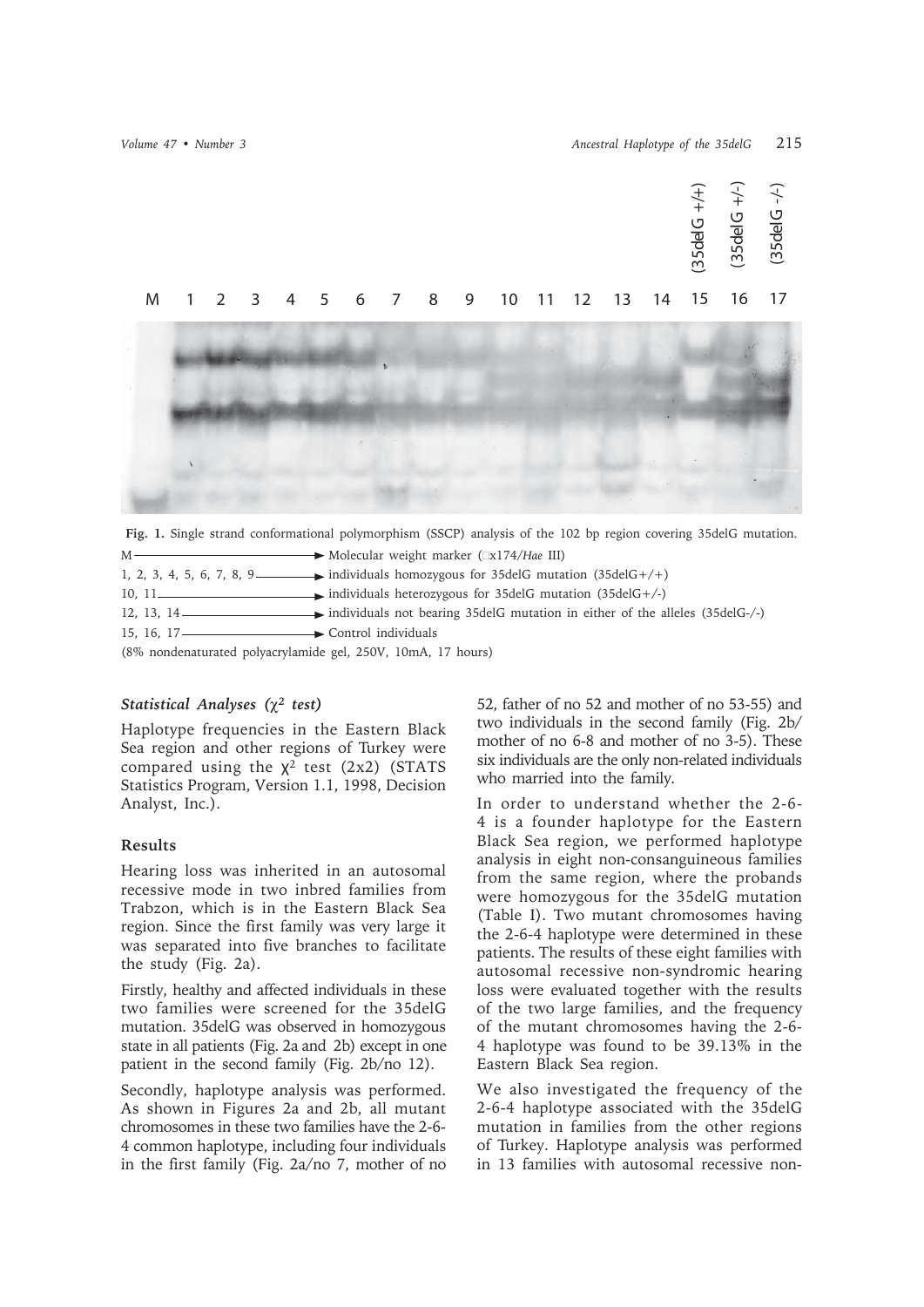

Fig. (2a)



Fig. (2a)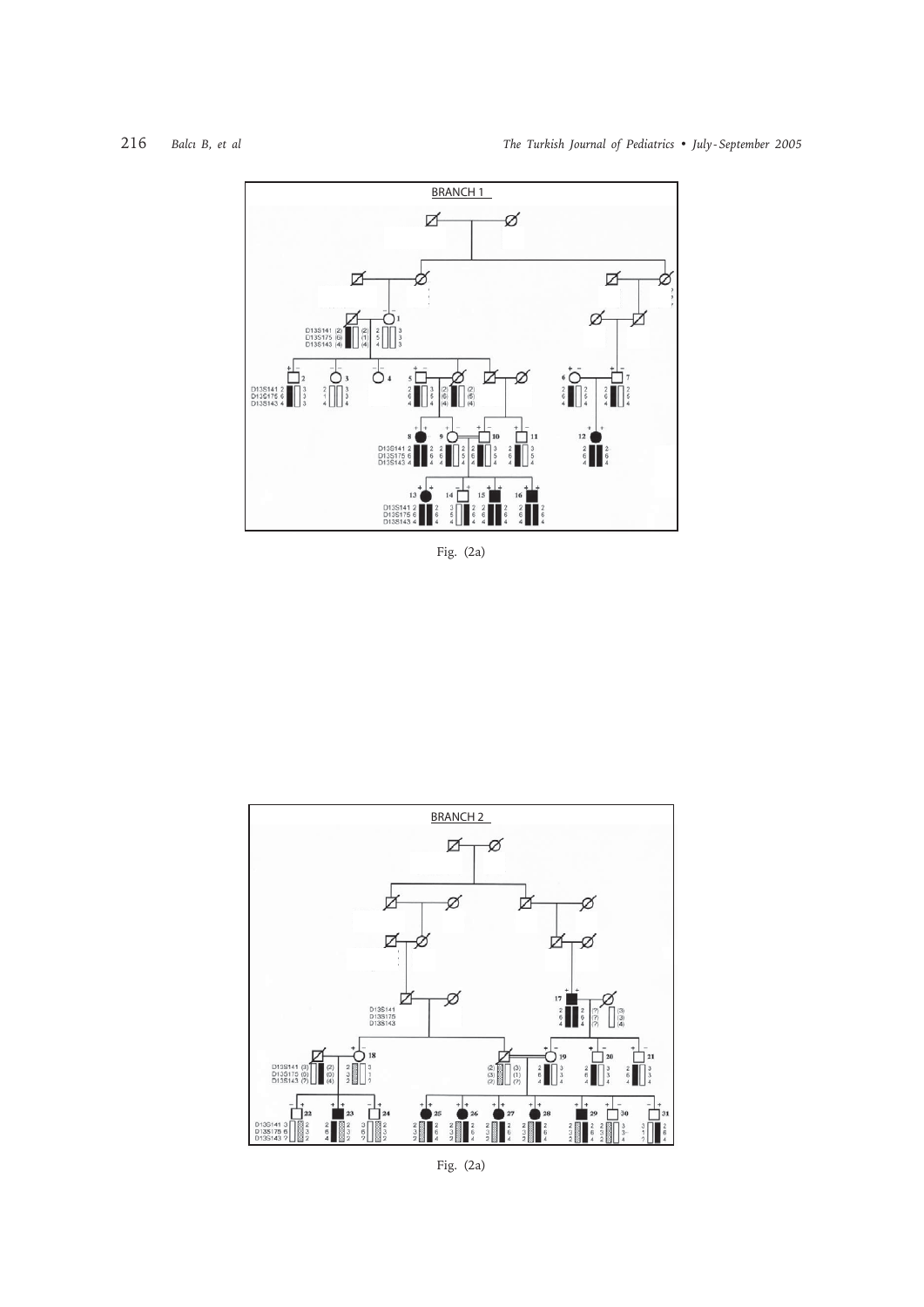

Fig. (2a)



**Figure 2. (a)** Haplotype analysis of the first family from the Eastern Black Sea region.

Chromosomes bearing 35delG mutation with 2-6-4 haplotype

Chromosomes bearing 35delG mutation with different haplotype

Chromosomes not bearing 35delG mutation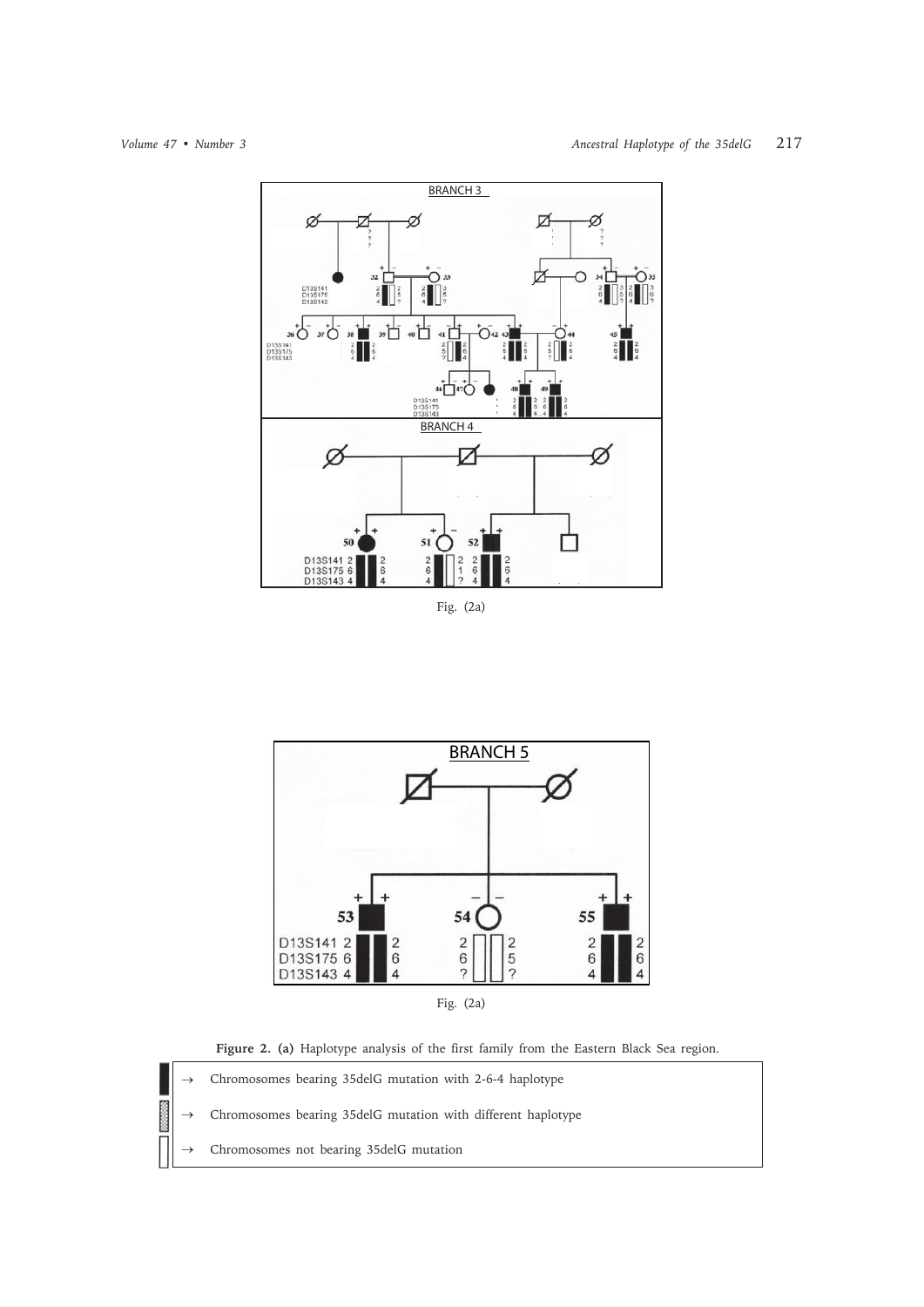

**Figure 2. (b)** Haplotype analysis of the second family from the Eastern Black Sea region. \* Patient No 12 is a compound heterozygote (35delG/184-186delGAG in Cx26 gene)



 $-\angle$  = individuals not bearing 35delG mutation in either of the alleles

v In order to follow the haplotypes more easily, carrier individuals are depicted with +/– symbols.

**Table I.** Haplotype Analysis of 8 Probands Belonging to 8 Non-Consanguineous Families from the Eastern Black Sea Region and Homozygous for the 35delG Mutation

|                          |                                                                                 | Patients |                                       |          |                             |          |           |          |          |
|--------------------------|---------------------------------------------------------------------------------|----------|---------------------------------------|----------|-----------------------------|----------|-----------|----------|----------|
|                          | Markers                                                                         |          |                                       |          | 4                           |          |           |          |          |
| Haplotypes               | D13S141<br>D <sub>13</sub> S <sub>175</sub><br>D <sub>13</sub> S <sub>143</sub> | 65<br>44 | $\mathcal{L}$<br>$\mathcal{L}$<br>4 A | 65<br>44 | 32<br>$h_{\parallel}$<br>44 | 55<br>44 | . ს<br>44 | 55<br>44 | 33<br>44 |
| Consanguineous marriages |                                                                                 |          |                                       |          |                             |          |           |          |          |

syndromic hearing loss, where the probands were homozygous/heterozygous for 35delG mutation. The 2-6-4 haplotype was observed in only one chromosome of two patients from the Central Anatolian region. The frequency of the mutant chromosomes having the 2-6- 4 haplotype was determined as 9.5% in the general patient population. Haplotypes of these 13 patients are shown in Table II.

When the frequencies of the mutant chromosomes having the 2-6-4 haplotype was compared between the Eastern Black Sea region (39.13%) and the other regions of Turkey (9.5%), a statistically significant difference was observed between these two groups  $(x^2=5.13/df=1/$ p=0.023). The frequencies of the other mutant chromosome haplotypes were not found to be statistically different between these two groups (Table III).

In addition, haplotype analysis was performed in 50 unrelated healthy individuals from the Eastern Black Sea region, and the frequency of the 2-6-4 haplotype in the wild type chromosomes was determined as 14.3%. When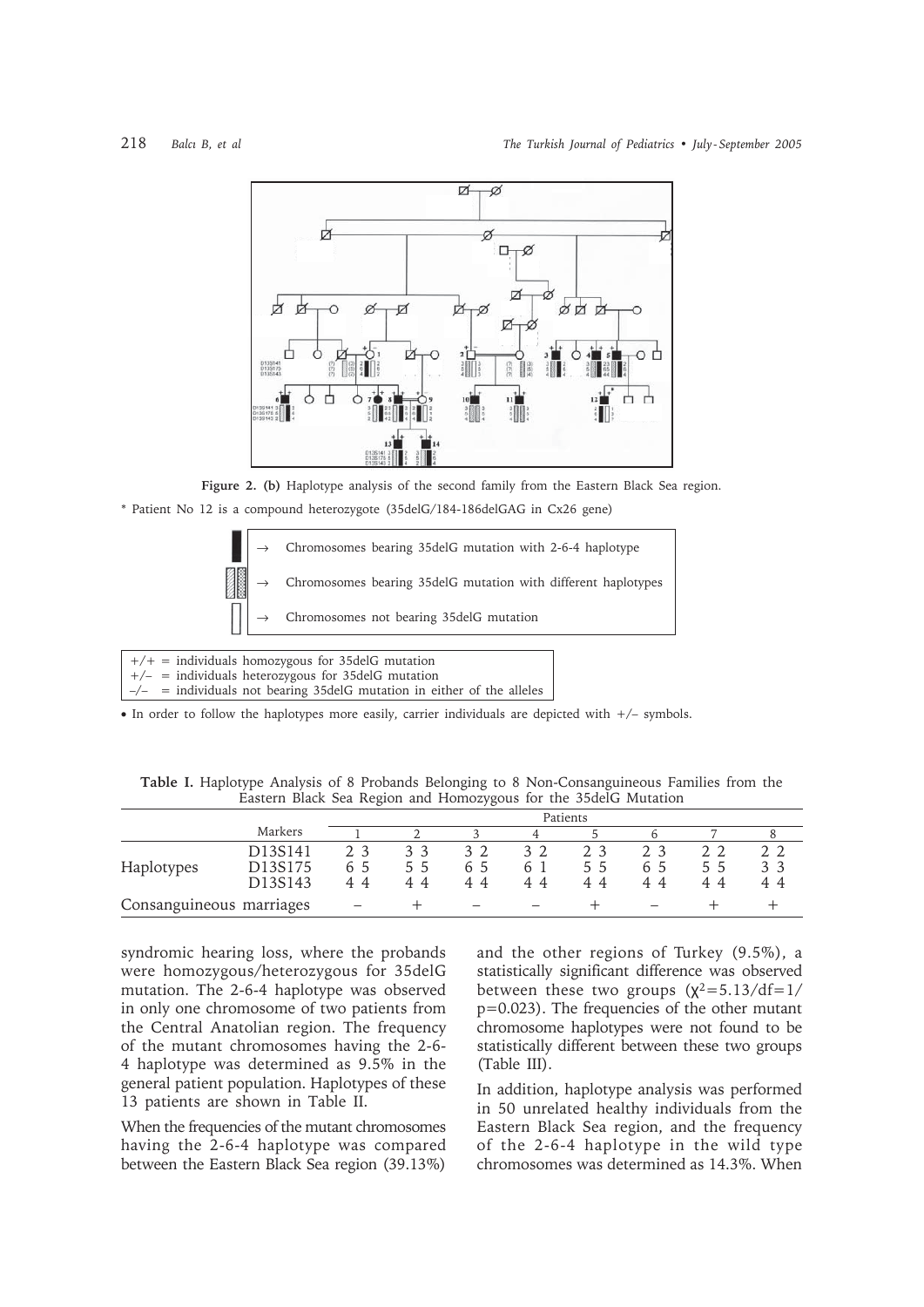| Mutant chromosome haplotypes | No. of chromosomes $(n=21)$ |  |
|------------------------------|-----------------------------|--|
| $2 - 6 - 4$                  |                             |  |
| $2 - 5 - 4$                  |                             |  |
| $3 - 5 - 4$                  |                             |  |
| $3 - 5 - 2$                  |                             |  |
| $3 - 4 - 4$                  |                             |  |
| $2 - 5 - 1$                  |                             |  |
| $3-1-1$                      |                             |  |
| 1-5-4                        |                             |  |
|                              |                             |  |

**Table II.** Haplotypes of the Chromosomes Bearing 35delG Mutation in 13 Patients from the Other Regions of Turkey

**Table III.** Frequencies of the Haplotypes of the Chromosomes Associated with the 35delG Mutation in the Eastern Black Sea Region and the Other Regions of Turkey

|                                                         | No. of chromosomes       |                         |  |  |  |
|---------------------------------------------------------|--------------------------|-------------------------|--|--|--|
| Haplotypes of the chromosomes bearing 35 del G mutation | Eastern Black Sea region | Other regions of Turkey |  |  |  |
| $2 - 6 - 4$                                             | $9(34.5\%)$              | $2(9.52\%)$             |  |  |  |
| $2 - 5 - 4$                                             | 4 $(16.7\%)$             | $8(38.1\%)$             |  |  |  |
| $3 - 5 - 4$                                             | 6 $(23.1\%)$             | $5(23.8\%)$             |  |  |  |
| $3 - 5 - 2$                                             | $1(3.8\%)$               | $2(9.52\%)$             |  |  |  |
| $3-4-4$                                                 | $- (0\%)$                | 1 $(4.8\%)$             |  |  |  |
| $2 - 5 - 1$                                             | $- (0\%)$                | 1 $(4.8\%)$             |  |  |  |
| $3 - 1 - 1$                                             | $- (0\%)$                | 1 $(4.8\%)$             |  |  |  |
| $1 - 5 - 4$                                             | $- (0\%)$                | 1 $(4.8\%)$             |  |  |  |
| $3 - 6 - 4$                                             | 2 $(7.7\%)$              | $- (0\%)$               |  |  |  |
| $2 - 1 - 4$                                             | $1(3.8\%)$               | $-(0\%)$                |  |  |  |
| $2 - 3 - 4$                                             | $2(7.7\%)$               | $- (0\%)$               |  |  |  |
| $2 - 3 - 2$                                             | $1(3.8\%)$               | $- (0\%)$               |  |  |  |
| Total                                                   | 26                       | 21                      |  |  |  |

the frequency of mutant (39.1%) and wild type (14.3%) chromosomes having the 2-6-4 haplotype was compared in the Eastern Black Sea region, a statistically significant difference was observed in the mutant chromosomes  $(x^2=7.46/df=1/p\leq 0.01)$ .

## **Discussion**

Turkey, one of the largest countries of the Middle East, has experienced many migrations since early prehistoric times. Geographically, Turkey is located at a crossroad between Asia and Europe.

As hypothesized before, the 35delG mutation might have originated from the Middle East and spread out to Europe via two different routes. The first migration route follows the coast of the Mediterranean and the second follows the Danube and Rhine Valleys<sup>21</sup>. Turkey is located between these two migration routes for the 35delG mutation. Therefore it may be considered that Turkey has played an important role in the dissemination of the 35delG mutation among populations.

Trabzon, which is an important seaport city in the East Black Sea region, is located in the second migration route of the 35delG mutation. As it was subjected to the external migrations of many populations in history, it is possible that Trabzon is one of the regions from which the 35delG was introduced into the Anatolian gene pool.

We performed haplotype analysis in two large inbred families with autosomal recessive nonsyndromic hearing loss from Trabzon, which is in the Eastern Black Sea region, and identified the 2-6-4 common haplotype associated with the 35delG mutation. The aim of our study was to determine if the 2-6-4 is an ancestral haplotype for 35delG mutation in the Eastern Black Sea region.

Since the 35delG mutation is very old, haplotype sharing can only be observed in a very small chromosomal interval by using polymorphic markers close to the mutation region. Likewise, a common haplotype was observed in a  $\sim$  70 kb region among the patients from Belgium, the United Kingdom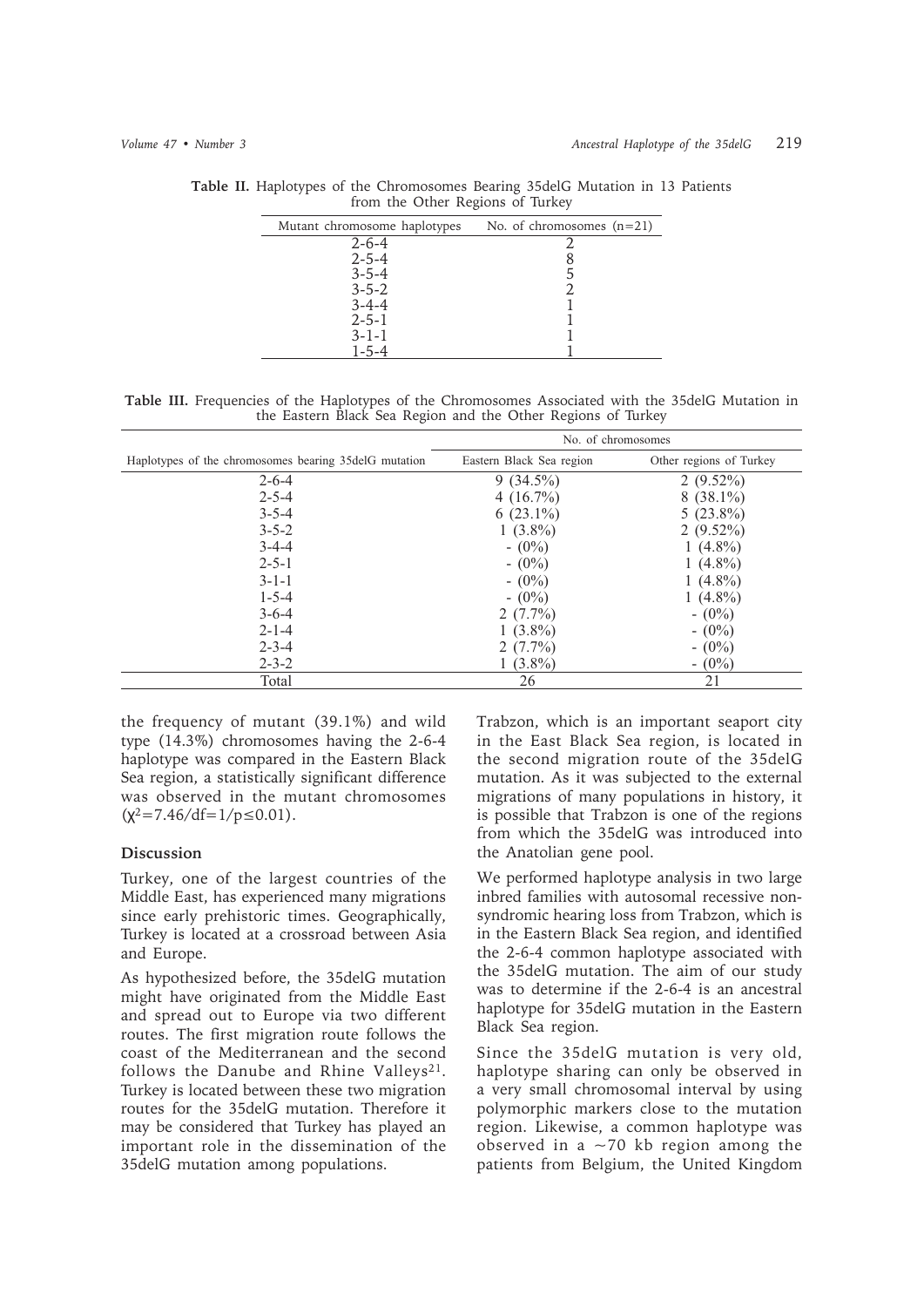and the United States, and an association of the mutation with one SNP allele (731 bp far from the 35delG) was found<sup>21</sup>. In our study, due to the difficulties of studying SNP polymorphic markers, D13S141, D13S175 and D13S143 (CA)n polymorphic markers close to the Cx26 gene were used. The distances of the markers to the 35delG mutation region are 39.204bp, 84.718bp, and 1.510.295bp, respectively. To evaluate for founder effects, Tekin et al.<sup>17</sup> also used the same polymorphic markers, D13S141 and D13S175, in their studies. Since the rate of consanguinity in Turkey is very high  $(20-25\%)^{22}$ , it may also be possible to observe a common haplotype in a 1.471.091bp region flanking the 35delG mutation. In addition, parental consanguinity was noted in 34% of 35delG homozygotes in Turkey23.

As a result of haplotype analysis, we investigated the frequency of the 2-6-4 haplotype associated with the 35delG mutation in the Eastern Black Sea region. When we compared the frequency of the chromosomes having the 2-6-4 haplotype between the Eastern Black Sea region and the other regions of Turkey, a statistically significant difference was observed. Also, the frequency of the 2-6-4 haplotype was found to be higher in mutant chromosomes than wild type chromosomes in this region. Therefore, it was thought that 35delG might have been introduced to the gene pool of the Eastern Black Sea region with this haplotype thus creating a region specific profile. After that it might have spread out to other regions of Turkey. In the mean time, the inclusion of many different ethnical origins might have decreased the frequency of the 2-6-4 haplotype among the mutant chromosomes in the other regions of Turkey.

The mutant chromosome haplotypes other than 2- 6-4 observed in the other regions of Turkey might have been introduced to our population from different regions with different ancestors. This possibility remains to be verified with detailed analysis of different chromosome haplotypes.

Furthermore, if the 35delG is considered to be an old mutation<sup>21</sup>, the possibility of the 2-6-4 haplotype's having changed as a result of chromosomal recombinations should be taken into consideration. The detection of other mutant chromosome haplotypes such as 3-6-4, 3-5-4 and 2-5-4 in the other regions of Turkey makes this possibility stronger.

In the other regions of Turkey, 35delG haplotypes other than 2-6-4 were observed frequently among wild type chromosomes, while the 2-6-4 haplotype was rare. In addition, the 2-6-4 haplotype was also not detected among the chromosomes bearing other GJB2 gene mutations. These additional findings together with the original results prove that the haplotype of the founder chromosomes bearing the 35delG mutation in the Eastern Black Sea region is 2-6-4.

Although the 35delG mutation occurs in a hot spot region, it is not possible to obtain the definitive evidence that it is a recurrent mutation. The mutation might be introduced in one population's gene pool as a result of a founder effect while it can also be introduced to another population independently. Therefore, observation of the same mutation with different haplotypes in geographically, religiously and culturally distinct populations does not always prove that the mutation is recurrent.

Performing haplotype analysis in many different populations and genotyping of mutant and wild type chromosomes with polymorphic markers will provide new hints about the origin of the 35delG mutation. Furthermore, the 2- 6-4 haplotype should be analyzed in other populations located in the second migration route. This would also help us to support the idea that 2-6-4 could be a founder haplotype for 35delG.

## **Acknowledgement**

We thank the families for their cooperation in the study. This study was supported by Hacettepe University, Research Foundation, Grant No: 99.01.101.014.

#### **REFERENCES**

- 1. Morton NE. Genetic epidemiology of hearing impairment. Ann NY Acad Sci 1991; 630: 16-31.
- 2. Cohen MM, Gorlin RJ. Epidemiology, etiology and genetic patterns. In: Gorlin RJ, Toriello HV, Cohen MM Jr (eds). Hereditary Hearing Loss and Its Syndromes. Oxford: Oxford University Press; 1995: 9-21.
- 3. Van Camp G, Willems PJ, Smith RJ. Nonsyndromic hearing impairment: unparalleled heterogeneity. Am J Hum Genet 1997; 60: 758-764.
- 4. Denoyelle F, Weil D, Maw MA, et al. Prelingual deafness: high prevalence of a 30delG mutation in the connexin 26 gene. Hum Mol Genet 1997; 6: 2173-2177.